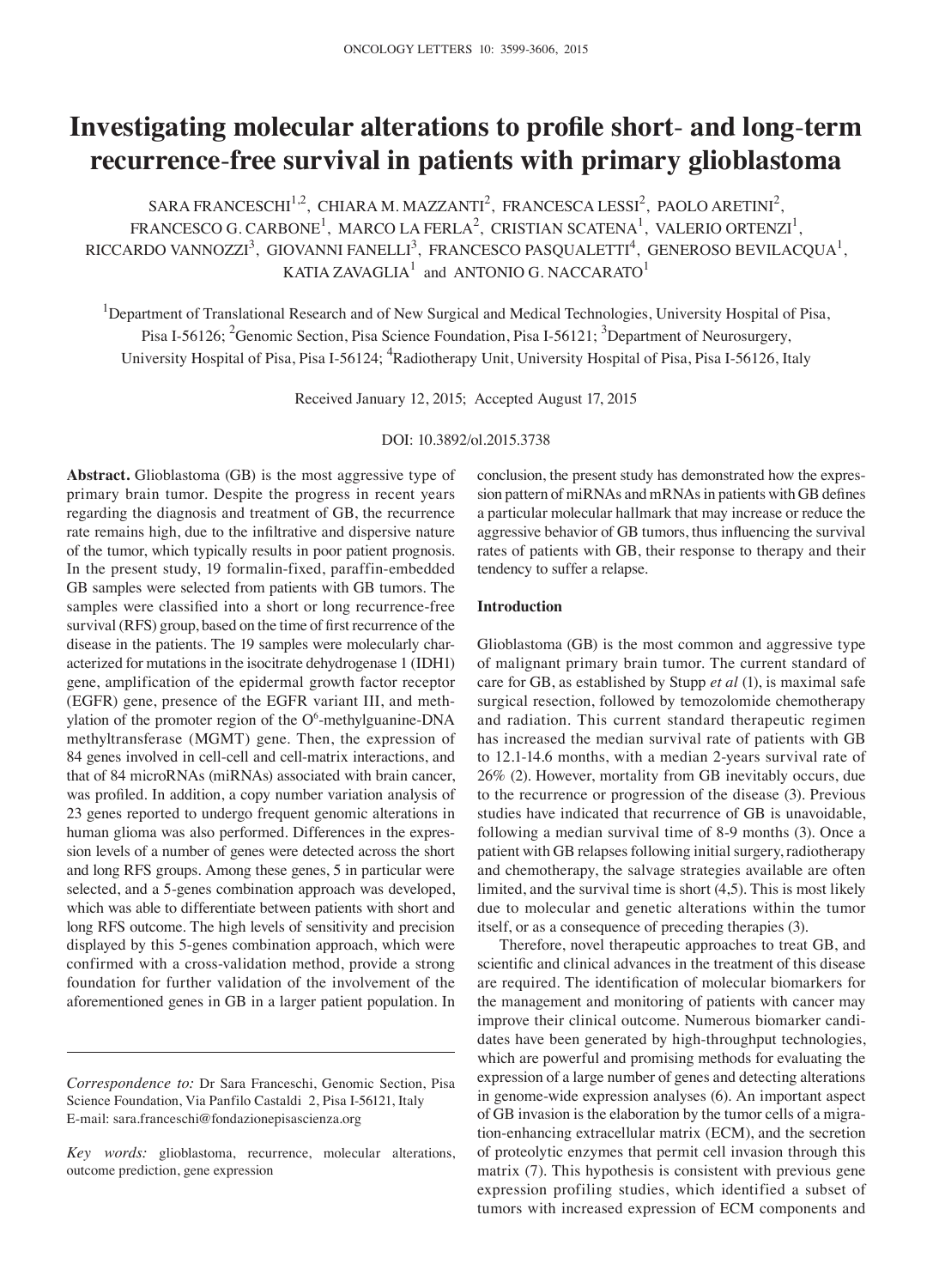$\overline{a}$ 

| Patient features at diagnosis | Overall, $n$ (%) | Short RFS, $n$ $(\%)$ | Long RFS, $n$ $(\%)$ |  |
|-------------------------------|------------------|-----------------------|----------------------|--|
| Total $(n)$                   | 19               | 10                    | 9                    |  |
| Gender                        |                  |                       |                      |  |
| Female                        | 10(53)           | 6(60)                 | 4(44)                |  |
| Male                          | 9(47)            | 4(40)                 | 5(56)                |  |
| Age                           |                  |                       |                      |  |
| Mean $\pm$ standard deviation | 60±6.9           | $63 \pm 6.2$          | $58 + 6.8$           |  |
| $<60$ years                   | 9(47)            | 4(40)                 | 5(56)                |  |
| $\geq 60$ years               | 10(53)           | 6(60)                 | 4(44)                |  |
| Molecular alterations         |                  |                       |                      |  |
| <b>EGFR</b>                   |                  |                       |                      |  |
| wt                            | 10(53)           | 7(70)                 | 3(33)                |  |
| ampl                          | 9(44)            | 3(30)                 | 6(67)                |  |
| EGFRvIII in EGFR ampl         |                  |                       |                      |  |
| Yes                           | 3(33)            | 1(33)                 | 2(33)                |  |
| No                            | 6(67)            | 2(67)                 | 4(67)                |  |
| <b>MGMT</b>                   |                  |                       |                      |  |
| wt                            | 11(58)           | 5(50)                 | 6(67)                |  |
| met                           | 8(42)            | 5(50)                 | 3(33)                |  |
| IDH1                          |                  |                       |                      |  |
| wt                            | 19(100)          | 10(100)               | 9(100)               |  |
| mut                           | 0(0)             | 0(0)                  | 0(0)                 |  |

Table I. Demographic characteristics of the patient population at the time of diagnosis, and molecular characterization of the glioblastoma tumors.

Patients displaying EGFR wt were characterized by no alterations in the copy number of the EGFR gene, whereas those exhibiting EGFR ampl presented a high copy number of EGFR. Patients with EGFRvIII carried the constitutively active genomic deletion variant III of EGFR, characterized by the deletion of exons 2-7 in the EGFR gene. MGMT wt indicated absence of methylation in the promoter CpG islands of the MGMT gene, contrarily to the case of patients with MGMT met. Patients were classified as IDH1 wt or IDH1 mut, based on the absence or presence of mutations in the codon 132 of the IDH1 gene, respectively. RFS, recurrence-free survival; EGFR, epidermal growth factor receptor; wt, wild-type; ampl, amplification; EGFRvIII, EGFR variant III; MGMT, O(6)-methylguanine-DNA methyltransferase; met, methylation; CpG, cytosine-phosphate-guanine; IDH1, isocitrate dehydrogenase 1; mut, mutation.

intracellular proteins associated with cell motility (8,9). The interplay between the various matrix and growth factor receptors, and the activation of signaling pathways that facilitate the invasion of tumor cells, has been recently recognized as a composite, dynamic consequence of altered cell-cell adhesion, proteolytic remodeling and synthesis of ECM, and selective expression and activation of integrins (10). Furthermore, in the past few years, several signaling pathways have been associated with reduced sensitivity of GB cells to radiation and chemotherapy (11). Numerous genes involved in these pathways have been demonstrated to be regulated by microRNAs (miRNAs), which are important regulators in cancer cell biology, and promising biomarkers or therapeutic targets in GB (11,12).

However, despite all the molecular information on GB gathered thus far, the optimal management of patients with GB remains elusive, due to the absence of validated data from clinical studies, and the great heterogeneity of this fragile subpopulation, in terms of their physical condition, co-morbidity status, tolerance to treatment and clinical prognosis (13). The invasive nature of GB growth and its fast proliferation rate are the major reasons for therapeutic failure in patients with GB (14). Therefore, a detailed characterization of the molecular mechanisms

involved in the development of GB is required, in order to improve the accuracy of the prediction models, regarding the prognosis and response to therapies in patients with GB.

In order to improve the understanding of the dynamics of the genomic alterations associated with tumor relapse, and to provide novel information on the aggressive behavior of GB tumors, primary GB tumors of patients with GB displaying short or long recurrence-free survival (RFS) outcome, were molecularly characterized and compared in the present study.

In particular, 19 GB samples were characterized according to the presence of mutations in the isocitrate dehydrogenase 1 (IDH1) gene, amplification of the epidermal growth factor receptor (EGFR) gene, presence of the EGFR variant III (EGFRvIII), and methylation of the promoter region of the O6 -methylguanine-DNA methyltransferase (MGMT) gene. Furthermore, the expression of 84 genes known to be important for cell-cell and cell-matrix interactions, and that of 84 miRNAs known to switch their expression pattern during nervous system-associated carcinogenesis, were profiled. In addition, a copy number variation analysis of 23 genes, whose expression has been previously reported to be frequently altered in human glioma tumors (15), was also performed.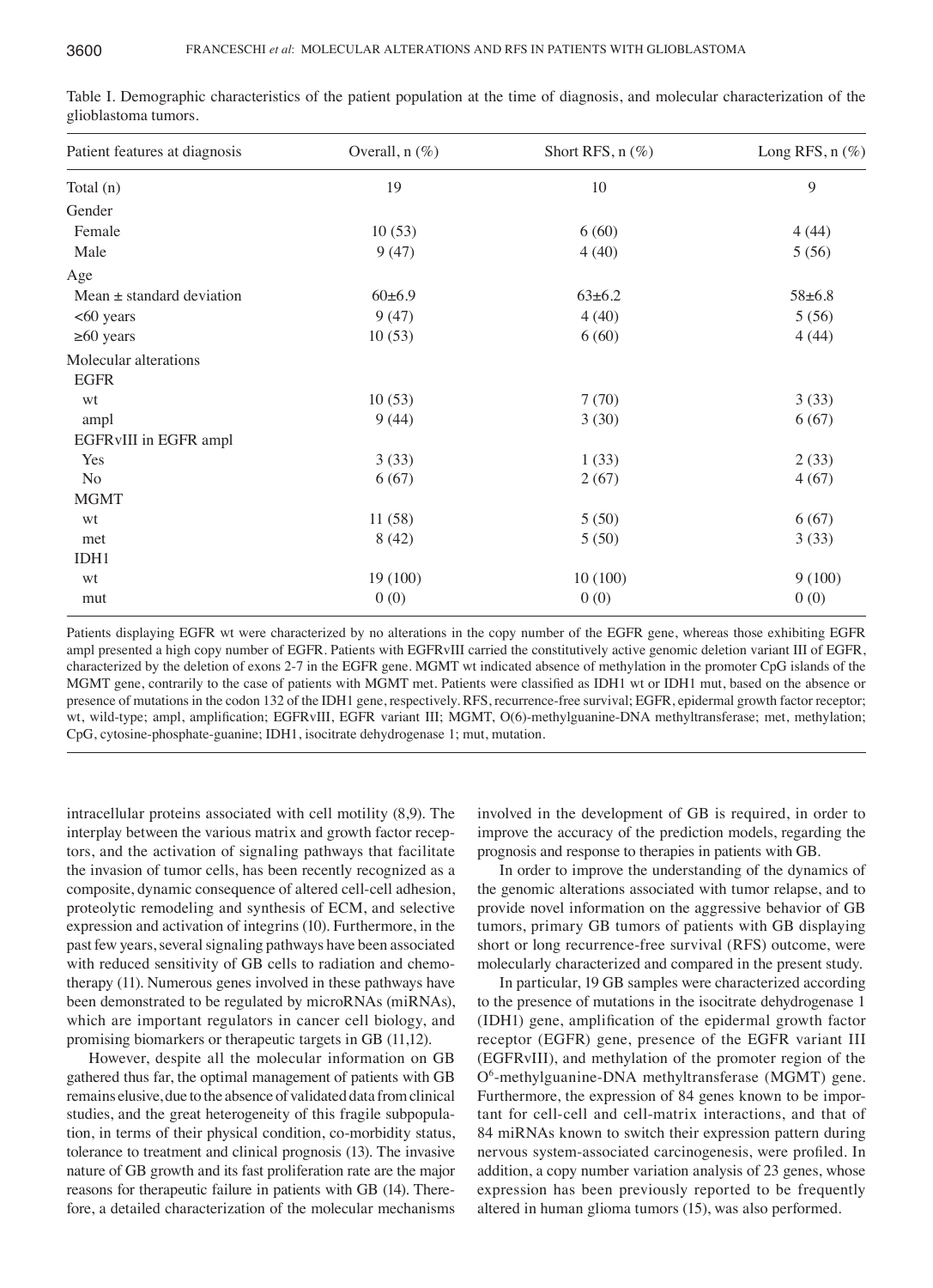| Surgical pathology number | RFS group    | Brain region                | Tumor size (cm)             | Tumor area $\text{cm}^2$ ) |
|---------------------------|--------------|-----------------------------|-----------------------------|----------------------------|
| 298/09                    | Short        | Parietal                    | 4.0x3.0x2.0                 | 52                         |
| 476/06                    | Long         | Righ temporal               | 5.5x5.0x2.0                 | 97                         |
| 2102/08                   | Long         | N/A                         | 2.0x1.5x1.0                 | 13                         |
| 3605/06                   | Short        | Left frontal                | 5.8x4.5x3.0                 | 114                        |
| 4096/10                   | <b>Short</b> | Frontal                     | 4.5x4.0x2.0                 | 70                         |
| 4239/12                   | Short        | Right temporal              | 4.0x2.5x1.0                 | 33                         |
| 4318/07                   | Long         | Frontal                     | 2.5x2.5x2.0                 | 33                         |
| 4382/05                   | Short        | Right insula                | 1.4x1.0x0.8                 | 7                          |
| 4534/11                   | Long         | N/A                         | 3.0x2.0x0.5                 | 17                         |
| 4561/12                   | Long         | N/A                         | 5.0x2.0x0.3                 | 24                         |
| 4619/07                   | Long         | Frontal                     | 1.2x0.6x0.5                 | 3                          |
| 5165/11                   | Long         | N/A                         | 2.0x1.5x1.0                 | 13                         |
| 6043/08                   | Long         | N/A                         | 5.0x5.0x2.0                 | 90                         |
| 7031/07                   | Long         | Basal temporal lobe         | 4.5x3.5x1.0                 | 48                         |
| 7624/05                   | Short        | Right temporoparietal       | 4.0x3.6x1.7                 | 55                         |
| 7901/09                   | Short        | Left pre-rolandic (frontal) | 4.0x2.0x1.0                 | 28                         |
| 9298/07                   | <b>Short</b> | Right frontal               | 6.5x5.0x3.5                 | 146                        |
| 9303/09                   | Short        | N/A                         | $2.5x2.0x0.5 + 3.0x3.0x0.5$ | 27                         |
| 10504/10                  | Short        | N/A                         | 4.0x3.0x1.5                 | 45                         |

Table II. Brain region localization, size (height x width x length) and area of the glioblastoma tumors in the short (n=10) and long (n=9) RFS cohorts.

RFS, recurrence-free survival; N/A, not available.

### **Materials and methods**

1

*Patients and tumors.* The present study included 19 newly diagnosed cases of GB, who presented to the Department of Translational Research and of New Surgical and Medical Technologies of the University Hospital of Pisa (Pisa, Italy). The patients, who were initially diagnosed by resection with GB grade IV (according to the World Health Organization classification criteria) (16), did not present any previous record of brain neoplasm. The GB tumors isolated from the patients were stored as formalin-fixed, paraffin-embedded (FFPE) specimens.

The GB cases included in the present study were selected according to their differences in progression-free survival. Of the 19 included GB cases, 10 cases, were classified as 'short RFS' and first displayed recurrence earlier than 6 months, and 9 cases, were classified as 'long RFS' and first displayed recurrence later than 14 months.

The median age of the patients was 61 years, and the gender distribution was 9/19 (47%) males and 10/19 (53%) females. The short RFS GB patients presented a median age of 63 years; gender distribution of 4/10 (40%) males and 6/10 (60%) females; and a mean RFS of 4.5 months, ranging from 2 to 6 months. The long RFS GB patients presented a median age of 58 years; gender distribution of 4/9 (44%) males and 5/9 (56%) females; and a mean RFS of 27 months, ranging between 14 and 71 months (Table I). The information regarding the size of the tumors and their localization within a certain brain region in relation to the duration of RFS is presented in Table II.

*Ethical board.* The present study was approved by the Internal Review Board of the University Hospital of Pisa. All patients provided their consent for participation in the study.

*DNA and RNA extraction.* DNA and RNA were extracted from 2 10- $\mu$ m sections of each FFPE specimen, using NucleoSpin Tissue (Machery-Nagel, Düren, Germany) and RNeasy FFPE Kit (Qiagen GmbH, Hilden, Germany) to extract the genomic DNA and total RNA from the tissues, respectively. The extracted DNA and RNA were quantified using Qubit 2.0 Fluorometer (Life Technologies, Grand Island, USA), according to the manufacturer's instructions. The DNA and RNA yields ranged from 50 to 500 ng/ $\mu$ l.

*Molecular markers.* The samples were molecularly characterized by investigating the most studied molecular markers alterations in GB tumors, including mutations in the IDH1 gene; amplification of the EGFR gene; presence of EGFRvIII, the active mutant variant form of the EGFR gene; and methylation of the MGMT promoter:

*IDH1 mutation*. For the detection of IDH1 mutations, Primer3 software (http://primer3.ut.ee/) was used to design the following primers, in order to amplify the exon 4 of the IDH1 gene: Forward, 5'-AGCTCTATATGCCATCACTGC-3'; and reverse, 5'-TTCATACCTTGCTTAATGGGTGT-3'). Polymerase chain reaction (PCR) amplification was performed with AmpliTaq Gold DNA Polymerase with Buffer II and  $MgCl<sub>2</sub>$  (Life Technologies), according to the manufacturer's protocol. The PCR products were loaded onto a 2% agarose gel, subjected to DNA gel electrophoresis, stained with ethidium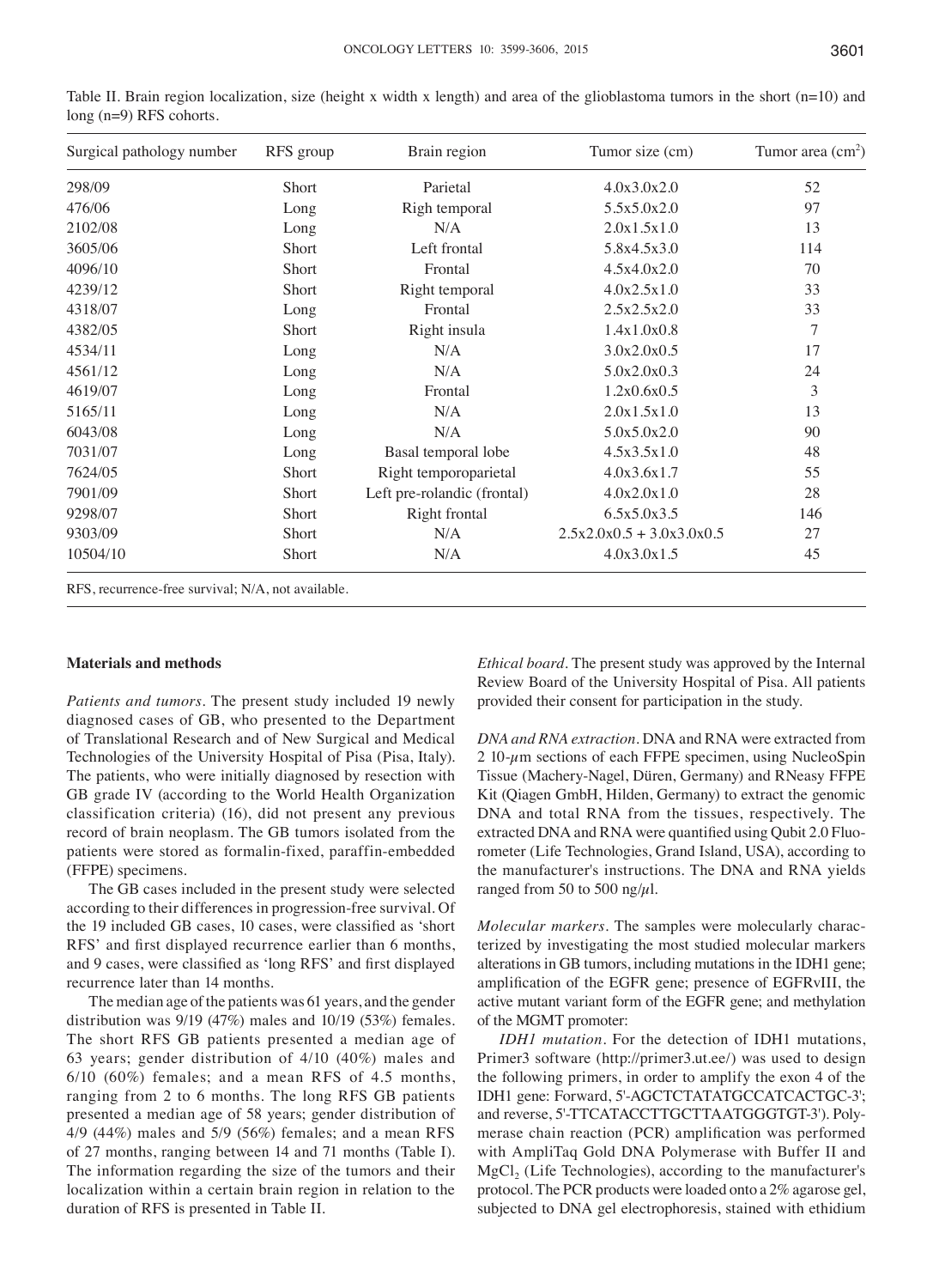<sup>-</sup>

bromide and verified by sequencing. For this purpose, the PCR bands were excised from the gel and purified using QIAquick Gel Extraction Kit (Qiagen GmbH), prior to being subjected to direct sequencing in both directions with the aforementioned primers, using the BigDye Terminator v3.1 Cycle Sequencing Kit (Applied Biosystems Life Technologies, Foster City, USA). The sequencing reaction was conducted on an ABI PRISM 3130xl Genetic Analyzer (Applied Biosystems Life Technologies), according to the manufacturer's protocol.

*Copy number variation*. Analyses of the number of copies of the EGFR gene and the presence of the EGFRvIII variant were performed with SALSA MLPA P105 Glioma-2 probemix (MRC-Holland, Amsterdam, The Netherlands), according to the manufacturer's protocol. Fragment analysis was performed on an ABI PRISM 3130xl Genetic Analyzer (Applied Biosystems Life Technologies).

*MGMT promoter methylation*. Analysis of the methylation status of the MGMT promoter was performed with the MGMT plus kit (Diatech Pharmacogenetics, Jesi, Italy), according to the manufacturer's instructions. Following bisulfite conversion, the DNA was amplified with bisulfite-specific primers, using TaKaRa Ex Taq Hot Start DNA Polymerase (Clontech Laboratories, Inc., Mountainview, USA), according to the manufacturer's protocol, and analyzed on a PyroMark Q96 ID (Qiagen GmbH), using Pyro Q-CpG software (Qiagen GmbH).

### *PCR commercial arrays*

*ECM and adhesion molecules.* 100 ng of isolated RNA was reverse transcribed to cDNA, and pre-amplified using the RT2 PreAMP cDNA Synthesis Kit (Qiagen GmbH). The cDNA was aliquoted with Mastermix (Qiagen GmbH) and added to the wells of an ECM microarray plate (catalogue no. PAHS-0013; SABiosciences, Frederick, USA), according to the manufacturer's instructions.

*Brain cancer miRNA.* 250 ng of isolated RNA was reverse transcribed to cDNA using miScript II RT Kit (Qiagen GmbH). The cDNA generated was subsequently used as a template for qPCR, using the miScript SYBR Green PCR Kit (SABiosciences, Qiagen GmbH) and the Human Brain Cancer miRNA PCR Array (catalogue no. MIHS-108Z; SABiosciences), according to the manufacturer's instructions.

*Glioma copy number.* 800 ng of extracted DNA was aliquoted with qBiomarker SYBR Mastermix (Qiagen GmbH, Hilden, Germany) and added to the wells of a Human Glioma Copy Number PCR Array Plate (catalogue no. VAHS-0053Z, SABiosciences), according to the manufacturer's instructions.

All the above PCR array analyses were performed calculating the  $\Delta CT$  value for each gene profiled in the plate, using the formula  $\Delta CT = CT$  (gene of interest) - average CT (reference gene). The fold difference value, used for statistical analysis, was equated to  $2^{-\Delta\Delta CT}$ .

*Statistical analyses.* The  $\chi^2$  test was used to establish whether there was any association between the 2 categorical variables, short/long RFS group, and any alterations in molecular markers, including mutations in the IDH1 gene, EGFR amplification, presence of the mutant form EGFRvIII and methylation of the MGMT promoter. Differences in the gene expression levels between the 2 groups were analyzed by one-way analysis of variance. Discriminant analysis was conducted to Table III. Differences in the expression levels of the 5 selected genes among the patients with glioblastoma, belonging to the short (n=10) or long (n=9) RFS groups.

|                            | RFS (mean)   |       |                      |
|----------------------------|--------------|-------|----------------------|
| Gene                       | <b>Short</b> | Long  | P-value              |
| $m$ <sub>RNA</sub> -150-5p | 0.075        | 0.192 | $0.040$ <sup>a</sup> |
| miRNA-328-3p               | 0.042        | 0.192 | 0.060                |
| <b>SELE</b>                | 0.006        | 0.000 | 0.094                |
| <b>SELL</b>                | 0.027        | 0.010 | 0.076                |
| ADAMTS13                   | 0.013        | 0.002 | 0.059                |
|                            |              |       |                      |

RFS, recurrence-free survival; mean, mathematical mean of  $2^{\Delta C T}$  gene expression levels within the group;  $^{a}P<0.05$ . miRNA, microRNA; SELE, selectin E; SELL, selectin L; ADAMTS13, a disintegrin and metalloproteinase with thrombospondin type 1 motif, member 13.



#### Comp.1

Figure 1. Scatter-plot of principal component analysis. Visualization in a tridimensional space of the discriminative power of the expression levels of the 5 selected genes (microRNA-150-5p and -328-3p, selectin E and L, and a disintegrin and metalloproteinase with thrombospondin type 1 motif, member 13), considered as variables, in correctly classifying the 19 GB samples included in the present study into their corresponding short or long RFS group. The black and red dots represent the 10 short and 9 long RFS GB samples, respectively. GB, glioblastoma; RFS, recurrence-free survival; Comp., component.

predict the probability of a particular sample to belong to the short or the long RFS group, based on the expression levels of the profiled genes exhibited by the sample.

Principal component analysis (PCA) was used to convert a set of observations of possibly correlated variables (gene expression levels) into a set of values of linearly uncorrelated variables termed PCs. PCs are guaranteed to be independent if the data set is jointly normally distributed (17). A tridimensional PCA scatter-plot was generated with R software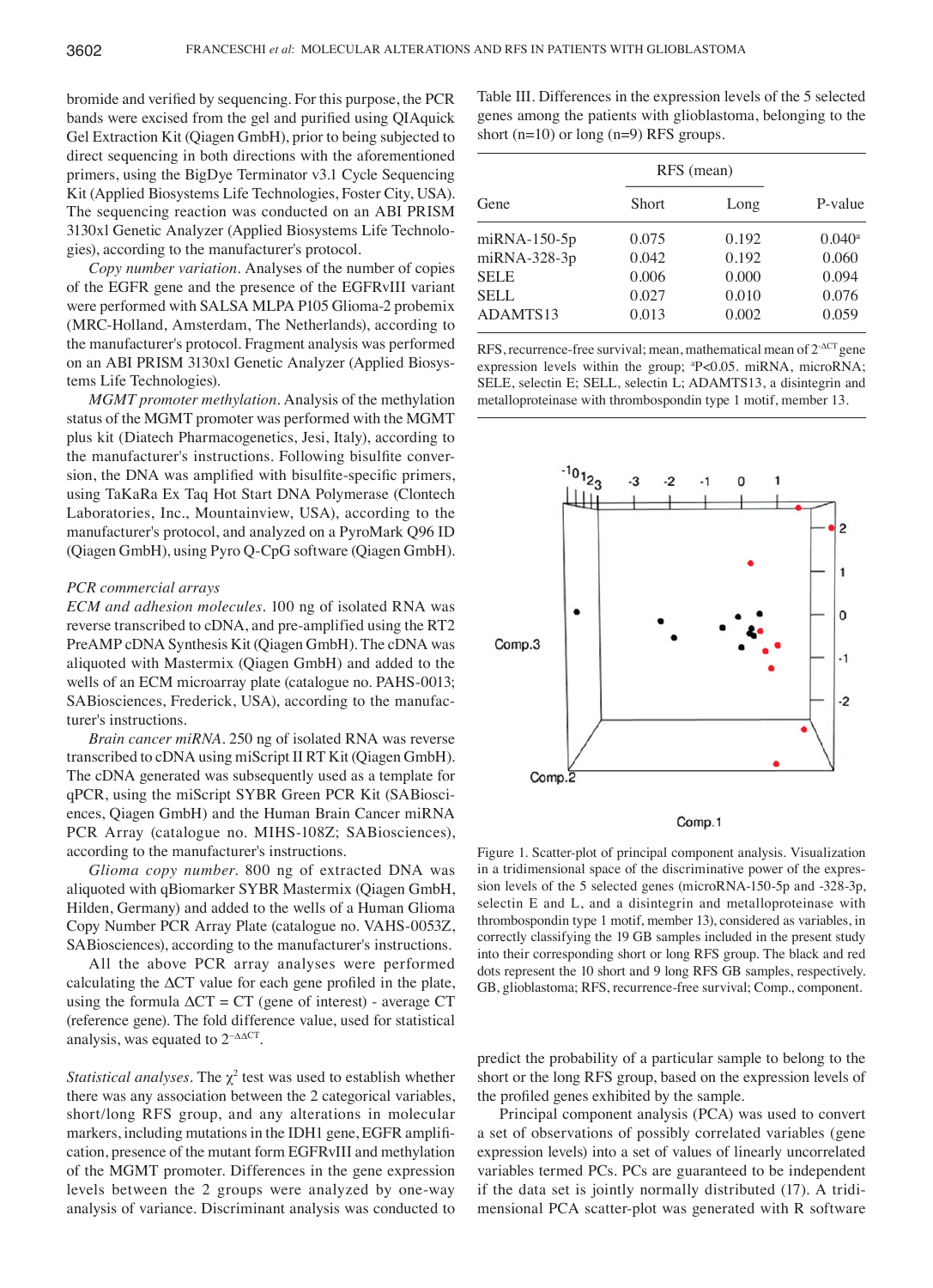## Table IV. Classification of observations based on the derived discriminant functions.

## A, Classification

|                   |                     | Predicted RFS, $n$ (%) |        |
|-------------------|---------------------|------------------------|--------|
| <b>Actual RFS</b> | Actual RFS, total n | Short                  | Long   |
| Short             | 10                  | 9(90)                  | 1(10)  |
| Long              | Q                   | 0(0)                   | 9(100) |

## B, Probabilities

-

| Surgical pathology number | Actual RFS group | Predicted RFS group | Prob.  | Second predicted RFS group | Prob.  |
|---------------------------|------------------|---------------------|--------|----------------------------|--------|
| 298/09                    | Short            | Short               | 0.9989 | Long                       | 0.0011 |
| 476/06                    | Long             | Long                | 0.9912 | Short                      | 0.0088 |
| 2102/08                   | Long             | Long                | 0.9872 | Short                      | 0.0128 |
| 3605/06                   | Short            | Short               | 0.9992 | Long                       | 0.0008 |
| 4096/10                   | Short            | Short               | 0.8672 | Long                       | 0.1328 |
| 4239/12                   | Short            | Short               | 0.6459 | Long                       | 0.3541 |
| 4318/07                   | Long             | Long                | 0.9998 | Short                      | 0.0002 |
| 4382/05                   | Short            | Short               | 0.9962 | Long                       | 0.0038 |
| 4534/11                   | Long             | Long                | 0.5913 | Short                      | 0.4087 |
| 4561/12                   | Long             | Long                | 0.8025 | Short                      | 0.1975 |
| 4619/07                   | Long             | Long                | 0.6960 | Short                      | 0.3040 |
| 5165/11                   | Long             | Long                | 0.9139 | Short                      | 0.0861 |
| 6043/08                   | Long             | Long                | 0.9152 | Short                      | 0.0848 |
| 7031/07                   | Long             | Long                | 0.9983 | Short                      | 0.0017 |
| 7624/05                   | Short            | Short               | 0.9909 | Long                       | 0.0091 |
| 7901/09                   | Short            | Short               | 0.9753 | Long                       | 0.0247 |
| 9298/07                   | Short            | Short               | 0.8214 | Long                       | 0.1786 |
| 9303/09                   | Short            | Long <sup>a</sup>   | 0.5591 | Short <sup>a</sup>         | 0.4409 |
| 10504/10                  | Short            | Short               | 0.9618 | Long                       | 0.0382 |

Using 19 GB cases, a 5-genes combination approach was developed, in order to discriminate among the 2 types of RFS, short and long (considered as the classification variable), displayed by the patients. The 5 predictor variables entered were the gene expression levels of microRNA-150-5p and -328-3p, selectin E and L, and a disintegrin and metalloproteinase with thrombospondin type 1 motif, member 13. Of the 19 observations used, 18 (94.7%) were correctly classified (P=0.0079; <sup>a</sup> refers to the observations that were incorrectly classified). The actual, predicted and second predicted (non-predicted) statistical probability calculated for each GB sample of belonging to the short or long RFS group, is also indicated. RFS, recurrence-free survival; Prob., probability; GB, glioblastoma.

(R Foundation for Statistical Computing, Vienna, Austria; https://www.r-project.org/).

## **Results**

Leave-one-out cross-validation (LOOCV) was used as resampling method to estimate the prediction error of the model. Its indicator, the error rate, defined as 1 ‑ accuracy rate, states the probability of misclassification of a classifier. In LOOCV, 1 instance is eliminated from the dataset, and the classifier is created on the remaining instances, in order to assess the correctness of the prediction of the eliminated instance. This process is then repeated for all the instances.

Logistic regression analysis was performed using Stata SE12.0 software (StataCorp LP, College Station, USA), considering short/long RFS group as the dependent variable, and the area of the tumor and the patient's age and gender as the independent variables.

*Demographic characteristics of the patients and molecular characterization of the tumors.* Patients with GB were classified in 2 groups, based on their duration of RFS: Patients were defined as short RFS, if  $RFS = \textless 6$  months, and long RFS, if  $RFS = >14$  months.

The comparison between the patient's characteristics, including age, gender and localization of the tumor, and the 2 lengths of RFS, did not identify any significant associations (data not shown). The calculated average tumor area was smaller in the long RFS group compared with the short RFS group (38 vs. 58  $\text{cm}^2$ , respectively; Table II), but this difference was not observed to be statistically significant (data not shown).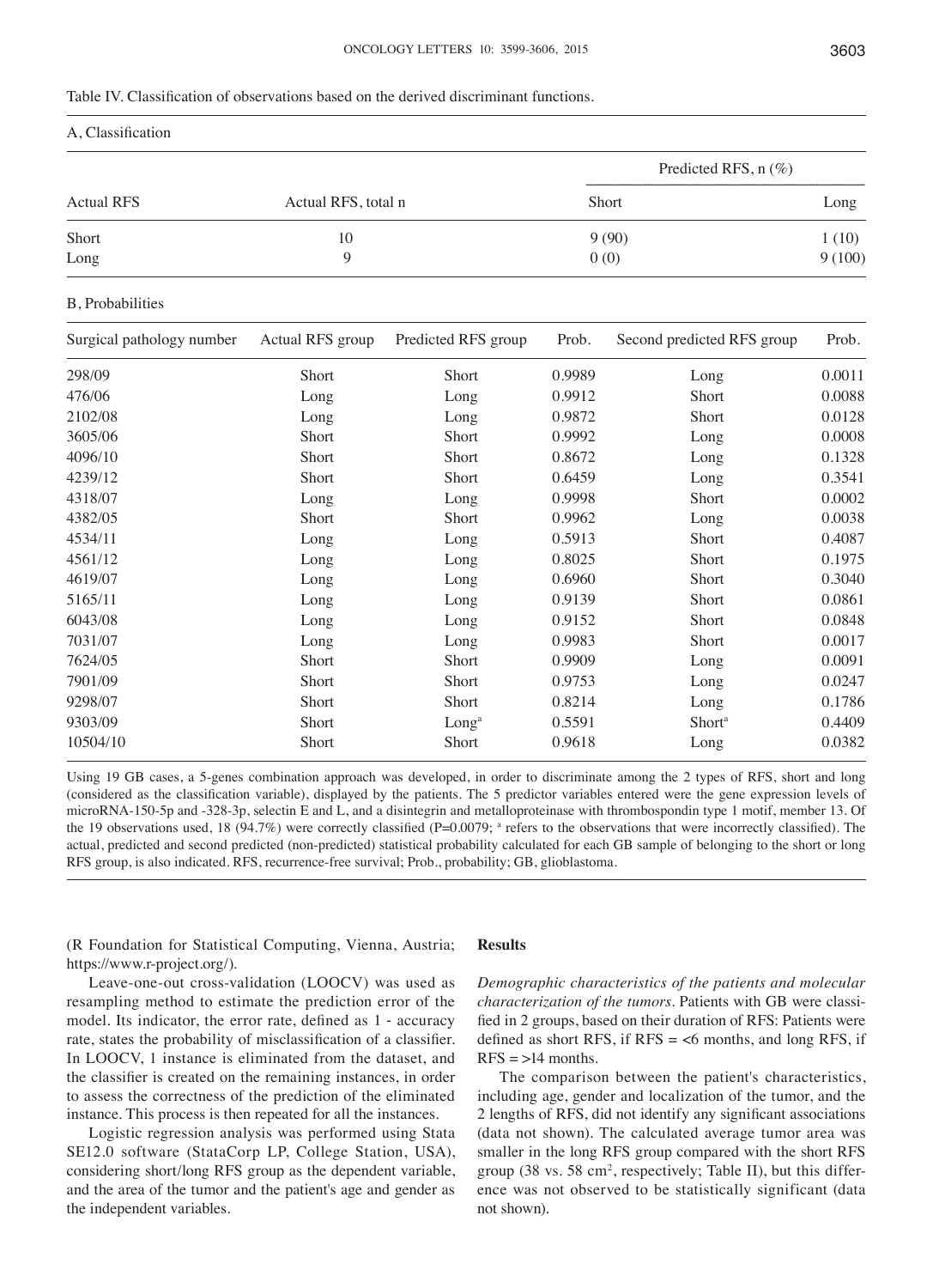Furthermore, using logistic regression analysis, the role of potential interference factors, including the patient's age, size of the tumor and extent of surgery, were excluded from the short/long RFS classification (data not shown).

*Molecular markers.* Codon 132 in the IDH1 gene was confirmed to be wild-type in all the 19 GB samples analyzed, while 9/19 (44%) GB samples presented with EGFR amplification, and 3/9 (33%) samples carried the EGFRvIII variant (Table I). Among the short RFS samples, 3/10 (30%) cases presented with EGFR amplification, and 1/3 (33%) carried the EGFRvIII variant; whereas in the long RSF samples, 6/9 (67%) cases presented with EGFR amplification, and 2/6 (33%) carried the EGFRvIII variant (Table I). Overall, 8/19 (42%) GB samples exhibited MGMT promoter methylation, 5 of which belonged to the 10 short RFS group (50%), whereas only 3 (33%) of those samples with MGMT promoter methylation belonged to the 9 long RSF group (Table I).

*Molecular markers and RFS association analysis.* The comparison between the frequencies of alterations in the molecular marker that were identified in the patients with GB, and the differences in RFS displayed by these patients, did not reveal any significant differences. Furthermore, no significant correlations were observed among all the molecular alterations analyzed.

*PCR array data and RFS association analysis.* The differences between the short and long RFS groups, regarding the expression levels and copy number of 191 genes, were analyzed using 3 PCR arrays. The results revealed significant differences in the expression levels of miRNA-150-5p between the 2 groups (P=0.040; Table III).

*5*-*genes combination.* In order to perform a discriminant analysis and predict the probability of a GB case to belong to the short or long RFS group, based on their gene expression levels, 5 genes with the lowest P-value (P<0.095), including miRNA-150-5p and -328-3p, selectin E (SELE) and L (SELL), and a disintegrin and metalloproteinase with a thrombospondin type 1 motif, member 13 (ADAMTS13), were selected for the analysis (Table III).

The combination of the expression levels of the above 5 genes was able to correctly classify the GB samples into their corresponding short or long RFS group, with a precision of 90 and 100%, respectively (Table IV). Overall, 94.74% (18/19) GB cases were correctly classified with this method  $(P=0.008;$ Table IV). The probability of each sample to belong to one or the other group is also indicated in Table IV. Among the 18 samples correctly classified, 12 (66%) were assigned a probability >90%, including 7 cases (34%) whose probability was >99% (Table IV). Using the expression levels of the aforementioned 5 selected genes (miRNA150-5p, miRNA328-3p, SELE, SELL and ADAMTS13) as data variables, a PCA was performed, which clearly indicated a well‑defined separation of the 2 RFS populations in a tridimensional space (Fig. 1).

*Cross*-*validation of the 5*-*genes combination.* The prediction error of the 5-genes combination approach was estimated via cross-validation, using a resampling method. In this type

Table V. Overall cross-validation error rate.

| 11, value prediction |                  |                  |  |  |  |
|----------------------|------------------|------------------|--|--|--|
| <b>RFS</b>           | Recall           | 1-precision      |  |  |  |
| <b>Short</b><br>Long | 0.9000<br>0.7778 | 0.1818<br>0.1250 |  |  |  |

B, Confusion matrix

A, Value prediction

| <b>RFS</b>    | <b>Short</b> | Long | Total |
|---------------|--------------|------|-------|
| Short         | 9            |      | 10    |
|               | 2            |      | 9     |
| Long<br>Total | 11           | x    | 19    |

Overall cross-validation of the 5-genes combination approach using the leave-one-out method. Recall is the percentage of correctly predicted instances, whereas 1-precision is the percentage of actual errors among all the encounters classified as errors. The error rate is the percentage of datasets that are incorrectly classified by the method, which corresponds to the probability of misclassification of a classifier. The error rate of this 5-genes combination approach was determined to be 0.1579 for the predicted values. RFS, recurrence-free survival.

of methodology, the prediction error is calculated for each measured tree from a presumed distribution of errors, and a dataset is subsequently generated as the sum of a prediction and a random prediction error.

The percentage of cases correctly classified following this method was 90% (9/10) in the short RFS samples, and 78% (7/9) in the long RFS samples, with a total error rate of 0.1579 (Table V).

## **Discussion**

f

In regards to GB, it is of importance to identify key molecular markers, and to perform simple and prompt molecular diagnostic tests that are able to predict the survival time and therapeutic response of patients. In the present study, a wide molecular characterization, including analysis of miRNA, RNA and DNA, was performed on 19 GB cases with different RFS outcome, in an attempt to better understand the dynamics of the genomic alterations associated with relapse in patients with GB. A long-term recurrence GB group, with an RFS ranging from 14 to 71 months (mean  $RFS = 27$  months), was included in the study. This group represents rare cases of GB, compared with the GB RFS reported in the literature (3).

Based on the clinical history of the patients and the molecular features of their tumors, all the cases were classified as primary GBs. The patients did not present any previous records of brain neoplasm, and their median age at the time of diagnosis was 60 years, which is in agreement with previous studies that reported the mean age of patients clinically diagnosed with primary GB to be 62 years, and 45 years in the case of patients clinically diagnosed with secondary GB (18). In addition, the patients of the present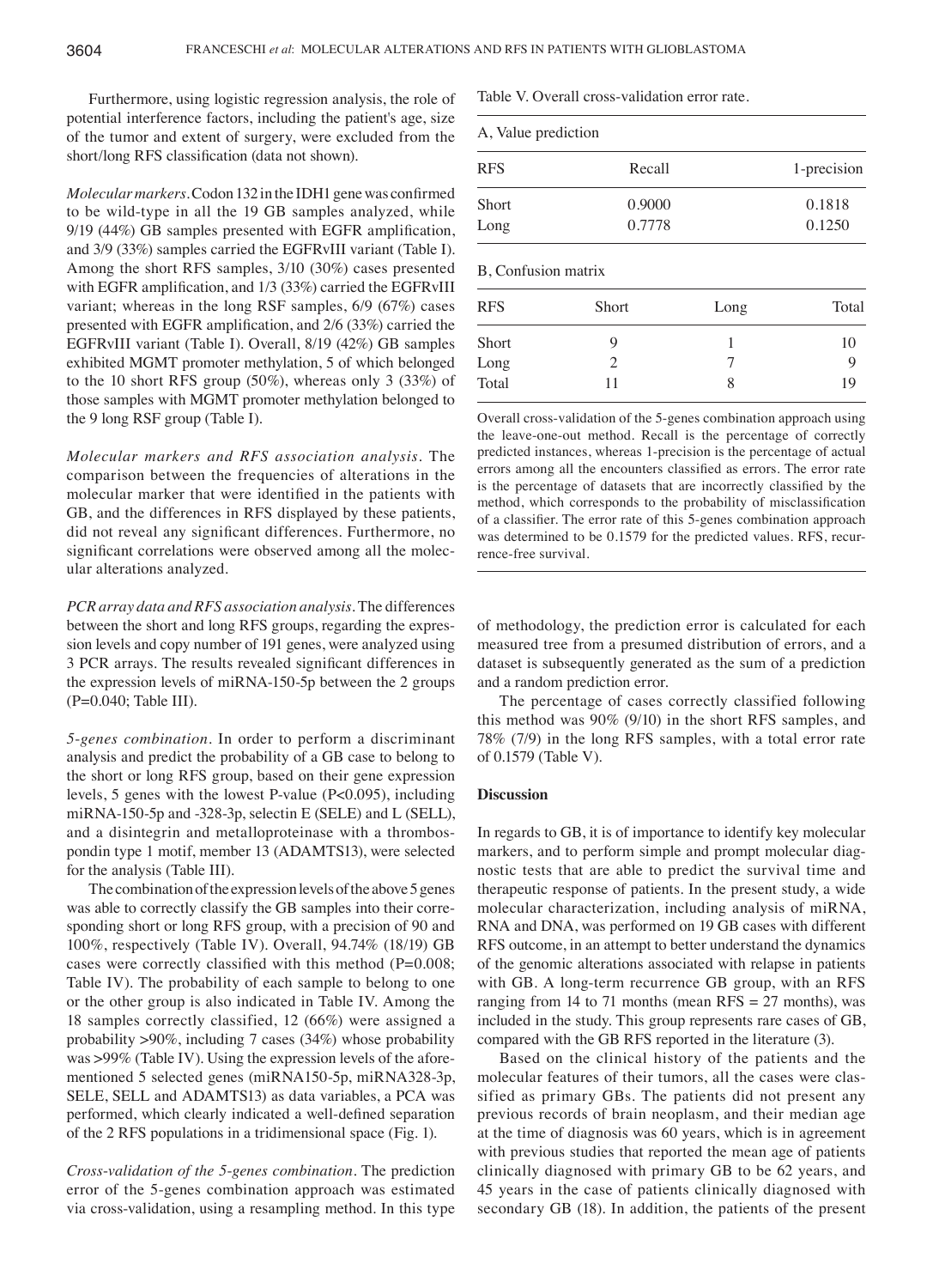study exhibited a high frequency of overexpression of EGFR (44%) and absence of IDH1 mutations, which are typical features of primary GBs (18).

The expression levels of 84 miRNAs whose expression pattern is altered during nervous system-associated carcinogenesis, and 84 genes whose products are involved in cell-cell and cell-matrix interaction processes, were evaluated by qPCR array. Additionally, a copy number PCR array analysis was performed on 23 genes whose expression pattern has been reported to be frequently altered in human glioma tumors (15). The results revealed significant differences in the expression levels of miRNA150-5p between the short and long RFS groups.

The 5 genes with the highest differences in gene expression levels that were identified in the study, including miRNA150-5p, miRNA328-3p, SELE, SELL and ADAMTS13, were selected for subsequent analysis, despite their P-values were not significant (P<0.095). The resulting 5-genes combination approach was able to correctly classify 94.74% of the 19 GB samples into their corresponding short or long RFS groups. To the best of our knowledge, the expression pattern of the above 5 genes has never been associated with RFS in GB thus far.

Next, an LOOCV was performed to evaluate the performance of this 5-genes combination approach, and a low error rate (0.1579) was obtained for this method, indicating that 84% of the 19 GB cases were correctly classified following this approach.

Of the aforementioned genes, SELE, SELL and ADAMTS13 were observed to be overexpressed in the short RFS GB samples, which is the group with the worst prognosis. ADAMTS13 has been previously associated with the degradation and remodeling of the ECM, while SELE and SELL are cell adhesion molecules (CAMs) that mediate cell attachment, migration and signaling to and from the ECM (15). Alterations of CAMs have been reported to be common in cancer, where the disruption of cell-cell or cell-ECM adhesion significantly contributes to uncontrolled cell proliferation and progressive distortion of the architecture of normal tissue (19). Furthermore, alterations in CAMs have been involved in tumor dissemination, since the loss of cell-cell adhesion enables the malignant cells to detach and subsequently migrate from the primary mass (19).

By contrast, miRNA-150-5p and 328-3p were observed to be overexpressed in the long RFS GB group, which is the group with the best prognosis. Previous studies have demonstrated that the increased expression of miR-150 inhibited breast cancer cell migration and invasion *in vitro*, and decreased cell proliferation and induced apoptosis in natural killer and T-cells (20,21). A previous study revealed that patients with GB whose expression levels of miR-328 were lower than the median value, exhibited poor survival, since miR-328 is associated with the cell cycle progression (22). Therefore, the ectopic expression of miR-328 in GB cells may suppress cell proliferation (22).

In the present study, the GB samples were divided and compared, according to their short or long RFS time, despite not being 2 distinct clinical or pathological entities. All the patients with GB displayed the same histological and pathological features, including high malignancy, invasive behavior and poor prognosis, regardless of their short or long RFS. Therefore, it is not easy to differentiate between short and long RFS in patients with GB. However, it is of importance to understand

the mechanisms leading to aggressive GB tumors with high spreading capacities, which are not susceptible to standard treatments, including surgery, radiotherapy and chemotherapy, whereas other GB tumors are more manageable, and enable patients to live >1 year. Although tumor invasion and metastasis are known to be the main causes of mortality in patients with solid cancer, including GB, the characterization of the molecular and cellular mechanisms behind these processes is limited.

In conclusion, the present study has demonstrated that alterations in the expression pattern of certain miRNAs, mRNAs and genomic DNA constitute a particular molecular hallmark, which may increase or reduce the aggressive behavior of GB tumors, thus influencing the survival time, response to therapy and tendency to experience a tumor relapse of patients with GB. In particular, the 5-genes combination approach performed in the present study was able to correctly predict the short or long RFS outcome in the majority of patients with GB. The high sensitivity and precision of this approach, as confirmed by LOOCV, provide a strong foundation for further validation of the association between alterations in the expression of the aforementioned 5 genes and the RFS of patients with GB in a larger population.

#### **References**

- 1. Stupp R, Mason WP, van den Bent MJ, Weller M, Fisher B, Taphoorn MJ, Belanger K, Brandes AA, Marosi C, Bogdahn U, *et al*; European Organisation for Research and Treatment of Cancer Brain Tumor and Radiotherapy Groups; and National Cancer Institute of Canada Clinical Trials Group: Radiotherapy plus concomitant and adjuvant temozolomide for glioblastoma. N Engl J Med 352: 987-996, 2005.
- 2. Grossman SA, Ye X, Piantadosi S, Desideri S, Nabors LB, Rosenfeld M and Fisher J; NABTT CNS Consortium: Survival of patients with newly diagnosed glioblastoma treated with radiation and temozolomide on research studies in the United States. Clin Cancer Res 16: 2443-2449, 2010.
- 3. Hou LC, Veeravagu A, Hsu AR and Tse VC: Recurrent glioblastoma multiforme: A review of natural history and management options. Neurosurg Focus 20: E5, 2006.
- 4. Wong ET, Hess KR, Gleason MJ, Jaeckle KA, Kyritsis AP, Prados MD, Levin VA and Yung WK: Outcomes and prognostic factors in recurrent glioma patients enrolled onto phase II clinical trials. J Clin Oncol 17: 2572-2578, 1999.
- 5. Lamborn KR, Yung WK, Chang SM, Wen PY, Cloughesy TF, DeAngelis LM, Robins HI, Lieberman FS, Fine HA, Fink KL, *et al*; North American Brain Tumor Consortium: Progression-free survival: An important end point in evaluating therapy for recurrent high-grade gliomas. Neuro Oncol 10: 162-170, 2008.
- 6. Zhang W, Zhang J, Yan W, You G, Bao Z, Li S, Kang C, Jiang C, You Y, Zhang Y, *et al*: Whole-genome microRNA expression profiling identifies a 5-microRNA signature as a prognostic biomarker in Chinese patients with primary glioblastoma multiforme. Cancer 119: 814-824, 2013.
- 7. Knott JC, Mahesparan R, Garcia-Cabrera I, Bølge Tysnes B, Edvardsen K, Ness GO, Mørk S, Lund-Johansen M and Bjerkvig R: Stimulation of extracellular matrix components in the normal brain by invading glioma cells. Int J Cancer 75: 864-872, 1998.
- 8. Freije WA, Castro-Vargas FE, Fang Z, Horvath S, Cloughesy T, Liau LM, Mischel PS and Nelson SF: Gene expression profiling of gliomas strongly predicts survival. Cancer Res 64: 6503-6510, 2004.
- 9. Phillips HS, Kharbanda S, Chen R, Forrest WF, Soriano RH, Wu TD, Misra A, Nigro JM, Colman H, Soroceanu L, *et al*: Molecular subclasses of high-grade glioma predict prognosis, delineate a pattern of disease progression, and resemble stages in neurogenesis. Cancer Cell 9: 157-173, 2006.
- 10. Berens ME and Giese A: '...those left behind.' Biology and oncology of invasive glioma cells. Neoplasia 1: 208-219, 1999.